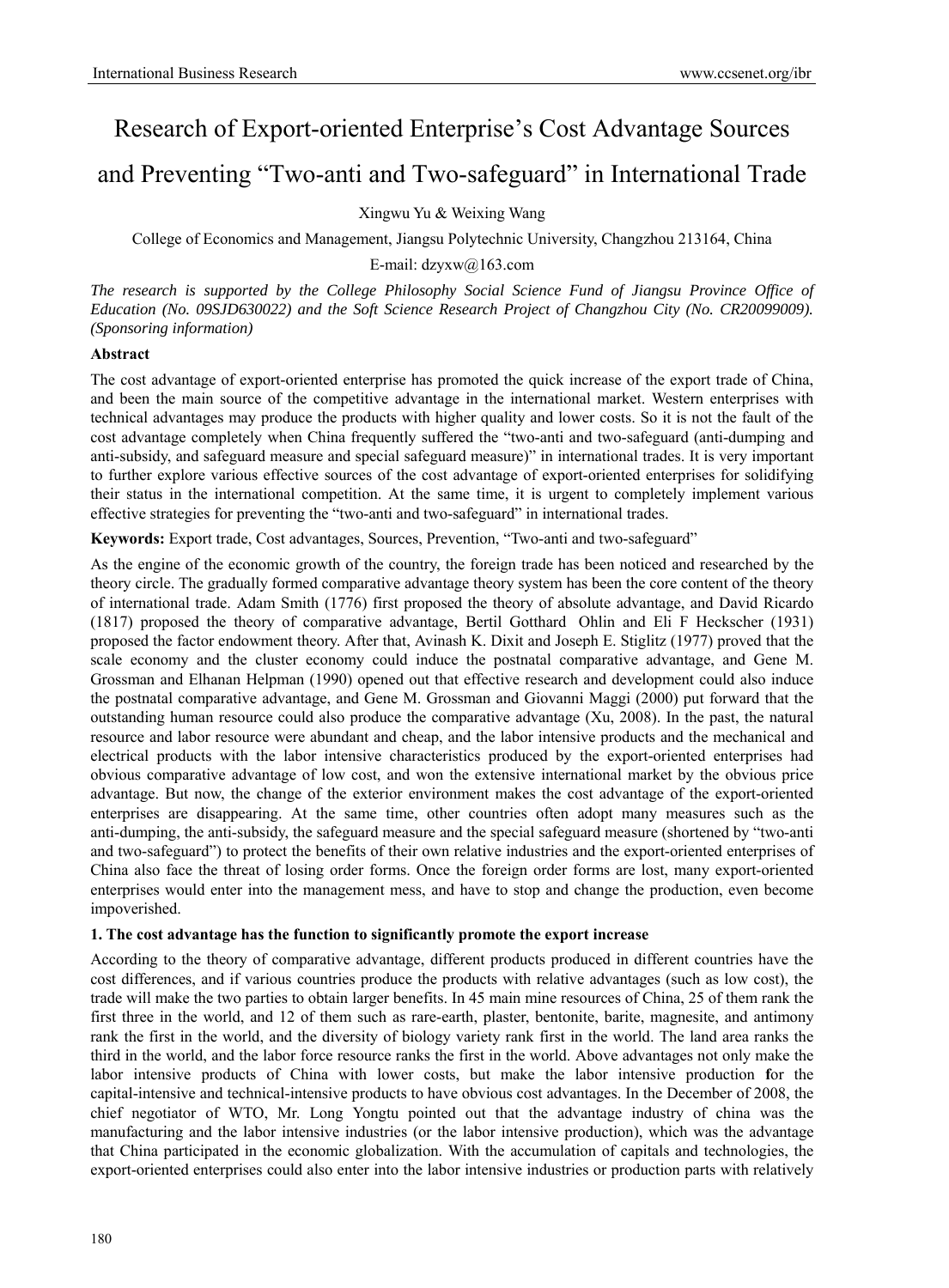advanced technologies, and develop the production of products in new domains, and obtain new cost advantages. The cost advantage of export products of China is not only the edge tool to develop the international market and the base to enhance the industrial layer, but the original drive to push the sustainable growth of export trade. In thirty years from 1978 to 2008, the yearly average growth of export trade of China was about 18%, which exceeded nearly 10% than the global average export growth in the same term. For example, from 2002 to 2008, the yearly average growth of export trade in Changzhou of Jiangsu Province was 30.2%, and it was far higher than the national average level, because this city has good infrastructures and abundant labor resources, and has established a passel of scale industry clusters. In the clusters, enterprises not only divide the work reasonably, but also collaborate closely, and various resources could be optimally allocated, and a series of obvious cost advantages such as low suited cost, low information cost, and low environment cost could be embodied. Based on the cost advantage, the industrial cluster could further obtain the specialization advantage, the "regional brand" advantage, and the innovation advantage, and further enhance the industrial competition force of Changzhou, and make it become the important region in the Yangtze River Delta International Manufacturing Center.

#### **2. Analysis of effective sources of export-oriented enterprises to obtain the cost advantages**

Since 2006, the exterior environment of export-oriented enterprises has changed largely, for example, the price of raw materials rose and the material cost of products increased; RMB increased in value continually and the exchange rate risk of enterprise increased; the new Labor Contract Law was implemented and the labor cost of products increased; the trade barrier of "two-anti and two-safeguard" pricked up, and the normal product export was blocked; the domestic foreign trade policy was adjusted, and the export of the products with high pollution, high energy-consuming and resources consuming was limited; the international finance crisis broke out, and the international demand dropped. Various past cost advantage sources have been weakened heavily. In the complex and inconstant international environment, export-oriented enterprises must explore various effective sources of the cost advantages again.

#### *2.1 Rooting in the materialized labor cost control*

To the materialized labor cost means that the export-oriented enterprises consumes the costs in the labor objects and the labor measures, including the costs of the raw materials, main materials, assistant materials, and fuels, and the depreciable costs of the workshops, machines and tools. In the export-oriented enterprise, the materialized labor cost generally occupies 50%-90% of the all costs, and more costs of the raw materials, main materials, assistant materials and fuels will be consumed in the resource intensive products and the labor intensive products are more, and more depreciable costs of the workshops, machines, and tools will be consumed in the capital intensive products and the technical intensive products. To design the product structure according to the functional orientation of products and reasonably purchase and allocate the workshops and equipments according to the foreground of market demand is the key to strengthen the pre-control of the costs of products. To carefully select the suppliers and the transportation approach of raw materials and machines could directly reduce the unit costs of raw materials and machines, and it could also decide the quality of raw materials and machines, and largely influence the cost control of products. For example, whether purchasing the raw materials from the producing area or from the near material market, whether transporting the raw materials by the enterprise or by the supplier, whether buying expensive import equipments or cheap domestic equipments, when purchasing the raw materials, and what amount should be stocked all need to be compared through analyzing the economic benefits to make the decisions in favor of the cost control. The reuse of leftover materials and the reclaiming of waste materials and residues could not only control the costs, but also save the resources and protect the environment. The raw materials could be managed by the ABC analysis method, and the enterprises could reduce the uses of the materials A and the materials B or substitute them by the replaced materials by improving the product design, to further reduce the cost of materials. For the workshops and machines, the mass production could be adopted to reduce the depreciable costs allocated in unit product, and the enterprises could also reduce the fuels and exterior-purchased power costs consumed in unit product by reasonably allocating the machines and equipments (Wu, 2007, P.75-76). At the same time, the quality management should be strengthened completely to prevent the jerry-building and the behaviors of selling seconds at best quality prices. To the materialized labors cost control is the basic activity of the cost management of export-oriented enterprise, and the important source to get the cost advantage. For this problem, many Chinese and foreign experts and scholars have proposed many important theories, such as the supply chain management theory, the third party logistics theory, the fourth party logistics theory, the just-in-time production system, the flexible production system theory, and the activity-based cost management theory, which could reduce the consumption of materialized labors in the management and production, enhance the production efficiency of export-oriented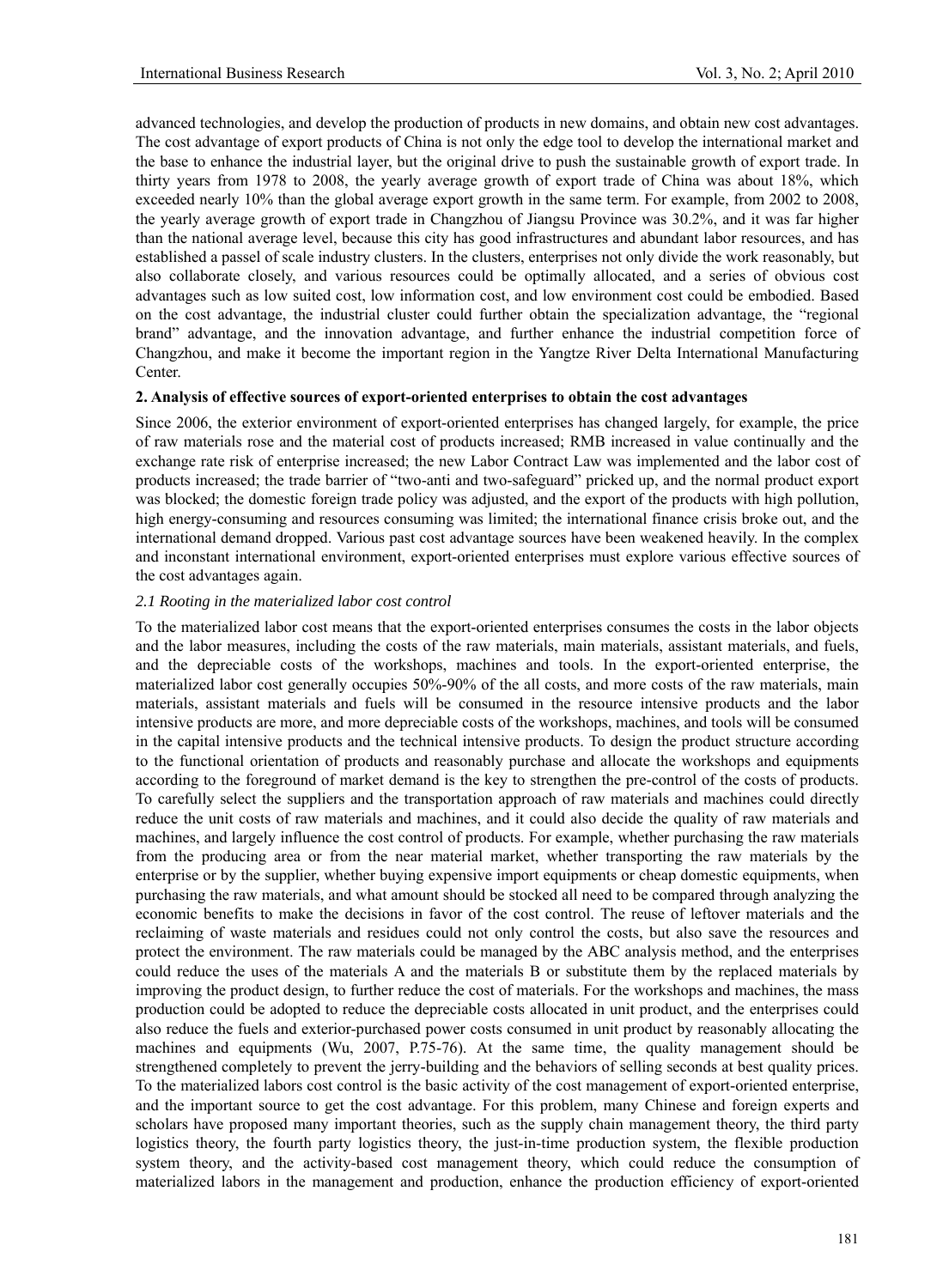enterprises, and strengthen the management level of export-oriented enterprises.

#### *2.2 Rooting in the living labor cost control*

The living labor cost means the cost that export-oriented enterprises pay their employees for their consumed physical forces and brain forces in the production and management, and it includes the wage, bonus, allowance, subsidy, employee welfare, "insurance and housing fund", non-currency welfare, and refusing welfare. It is the social responsibilities that the export-oriented enterprises hire and use employees, and pay for them according to relative laws. To hire employees with high education level, high skill, and high quality, enterprises must undertake higher salary costs. To strengthen the living labor cost control is to hire and use the employees who can be competent for their works at proper time and by proper salary, and it concretely comes down to senior managers' salaries, middle-level managers' salaries, and production technical personnel' salaries. To strengthen the living labor cost control could not blindly reduce employees' salaries, but stimulate employees' work enthusiasm and creation by the salary system with the encouraging function, and reduce the employee salary cost of unit produce by enhancing the work efficiency and the learning effect. For senior managers and those employees with high skills, enterprises could give them proper shares, and let them enjoy the year-end melon-cutting, which could reduce the salary cost. Furthermore, enterprises should need a stably increasing salary plan, and offer employees the space and opportunity to use their talents, and make employees' creative labors become the important interior drive to develop enterprises themselves. Because of its "living" characteristics, the living labor is specially emphasized by Chinese and foreign experts and scholars. Marx economics theory thought that only the living labor could create values. The modern human resource theory thought that the human resource is an active capital with more powerful increment than material resources, and it could create larger values for enterprises, and it is the key factor to win in the market for enterprises. Export-oriented enterprises should strengthen the human resource management, and hire those talents with high skill and high quality required in the production and management, emphasize employees' education and training, and relatively reduce the cost of living labor in the high output.

#### *2.3 Rooting in the market development and mass selling*

In China, many export-oriented enterprises make their exports by accepting the batch purchasing of foreign companies, and they have not developed their sales network in the import countries, at the same time, their domestic sales network is not complete, and they rarely develop the domestic sales of products. Therefore, to get stable and long-term orders of foreign companies with reliable credit and deep strength is the very important task in the marketing. By the batch production from the batch order, export-oriented enterprises could reduce the fixed cost shared in the unit product cost, and obtain the cost advantage by realizing the reduction of unit product cost. At present, the cost advantage of Galanz microwave oven is from the large-scale production, and the continually updating of the production line and the continual enhancement of the production capacity (Liu, 2008, P.14-20). Of course, according to the persistent competitive strategy of "low price→ large order form→ mass production→ cost reduction→ obtaining profits", export-oriented enterprises will suffer the sanction of "two-anti and two-safeguard" more easily from the import countries, and lose the market of these countries. At the same time, once foreign companies change their suppliers or reduce the stock quantity because of other suppliers' cheaper price, the export-oriented enterprises would enter into the management mess (You, 2007, P.22-23). Therefore, export-oriented enterprises should continually develop new market, and continually seek new partners by participating in various international expositions and trade fairs to compensate the order forms which may lose. And they also could cooperate with foreign famous companies to provide products for them in the long-term, which is the important source to get the mass sales. They can also establish their own sales network such as the sales chain shops and the product exclusive agency in foreign countries, which could not only expand the sales amount, but effectively avoid the sanction of "two-anti and two-safeguard" in international trades. Export-oriented enterprises should also take precautions, just as the old saying goes, "I have people have not, I have the optimal when people have, I have the cheap when people have the optimal, and I turn to another business when people have the cheap". When the products enter into the matured term and the winter, export-oriented enterprises must update the products and invest in new products, only in this way, they could develop new profit spaces.

#### *2.4 Rooting in the learning simulation and technical R&D*

Many export-oriented enterprises of China started from learning and simulation, and developed through many years' capital accumulation. These enterprises have grasped the optimal opportunity that China implemented the socialism market economy system and the international manufacturing center was transferred to the southeast costal provinces of China, and they budded and grew in the seller's market term, and became mature in the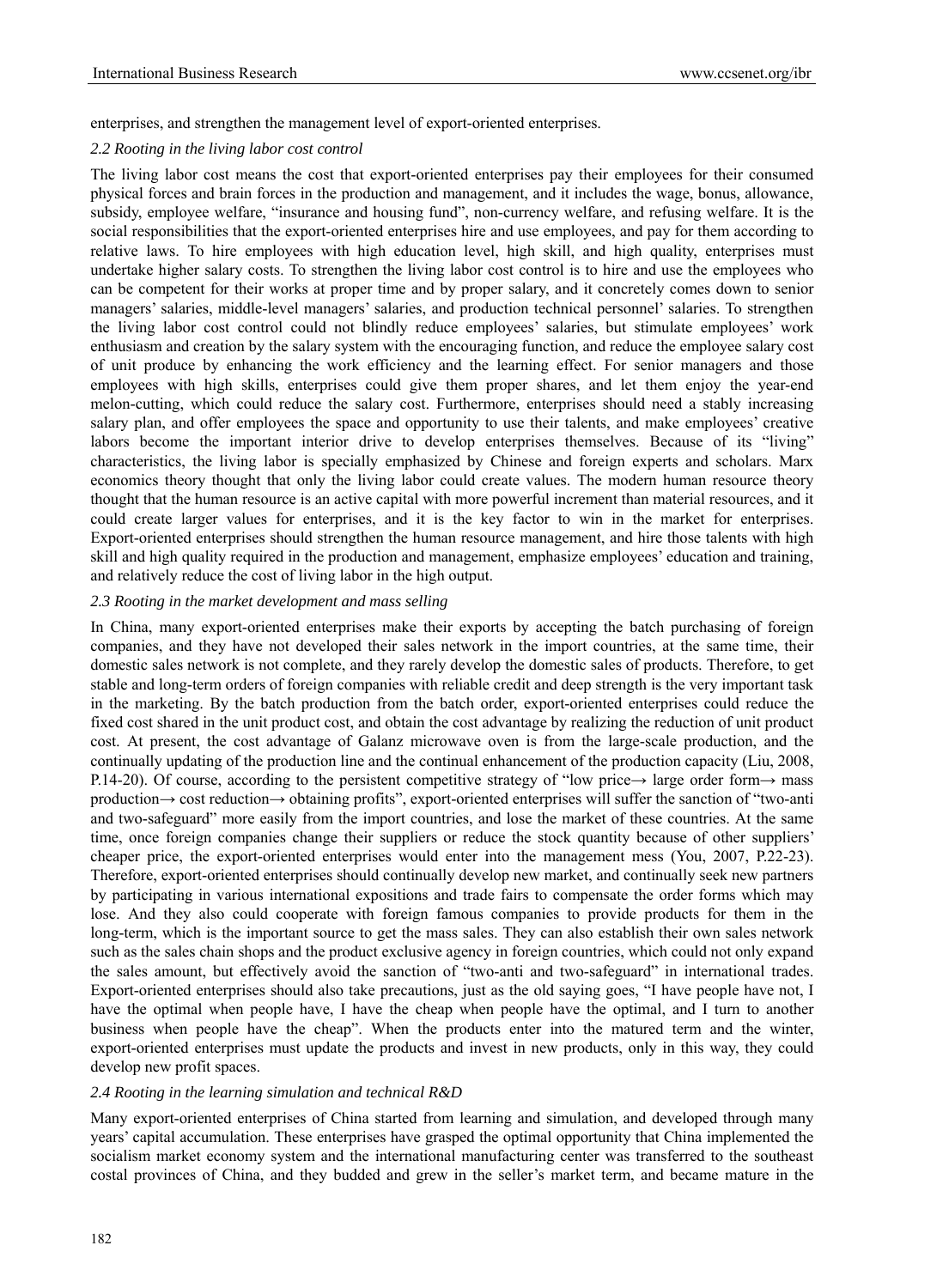buyer's market term, and gradually formed their own technical R&D abilities. However, comparing with the enterprises of developed countries, these R&D abilities are still on the lower layer. Therefore, export-oriented enterprises must strengthen their independent innovational consciousness, increase the technical R&D investment, overcome the leading and key technologies, and form the core competitive ability. In 1988, Deng Xiaoping definitely pointed out that "Science and technology are the primary productive forces", and Michael E. Porter said that "the technical innovation is the base for enterprises to form the competitive advantage" in the book of "Competitive Advantage". Science and technology could not only enhance the performance of products, but enhance the production efficiency, save the materialized labor and the living labor cost, and form the cost advantage in the international competition. The theory of "smile curve" tells us that the R&D design and the market sales on two ends of the industry chain are the parts with the highest added value in the whole industry chain. Export-oriented enterprises of China often sell the products to foreign companies in batch, and these foreign companies sell the products to end users, and the enterprises would also lose a part with the highest added value. It is the only way from learning and simulation to emphasizing R&D, and to possessing complete intellectual property rights for the survival and development of export-oriented enterprises. At present, though many export-oriented enterprises could implement local production improvement and technical innovation, but they could not possess the core technology and have not obtained the proprietary intellectual property rights, and they need to pay much patent royalties and special technology royalties, so their cost advantage could not be obtained really. Only by emphasizing the technical R&D in the long term, and continually getting the valuable technical innovation and getting the proprietary intellectual property rights, the cost advantage of export-oriented enterprises could be really founded (Xiao, 2006, P.89-93), and the actuality that numerous export-oriented enterprises only gain cheap manufacturing charges would be changed essentially.

#### *2.5 Rooting in industrial cluster and establishment support*

The industrial agglomeration (i.e. industrial cluster) means that the upstream and downstream enterprises, similar enterprise, and relative service industries which all are closely related with export-oriented enterprises are centralized in same one region to fully share the resources such as information, policy, talents, technologies, and relative industrial factors. The industrial cluster could make the trade costs of those enterprises in the cluster region be reduced largely, and realize the scale economy effect and the range economy effect, and accordingly enhance the cost advantage of enterprises. The upstream and downstream enterprises, similar enterprise, and relative service industries in the cluster region have the cooperative relationship, not the competitive relationship, and they could form large resultant force in the R&D and innovation, and produce large energy in the management, and dig large potential in the marketing. The large industrial cluster regions of China generally have scientific research institutions with powerful strength, and the key enterprises in the region usually have the R&D items cooperating with colleges and research institutions, which make the cluster region to become the thruster to highly effectively develop the industry chain including R&D, production, service, and marketing. The industrial cluster could quicken the technical innovation, realize the industrial updating, implement the optimization of industrial chain, and realize the production with high efficiency. In the book of "Cluster and New Competitive Economics", Michael E. Porter pointed that the industrial cluster could realize the technical innovation with low cost and large-scale high-efficiency production, and accordingly could enhance the competitive advantages of the enterprises in the cluster region completely. In addition, good suited establishments and service system could largely guarantee the normal operation of the industrial cluster. The establishments and services such as railway, highway, aviation, telecom, electric power, and finance should be guaranteed effectively. The service agencies which could offer planning, consultation, personnel training, market development, complaint response, and international cooperation should be established completely. Many public service platforms such as the information service platform, the scientific technology innovation service platform, the professional trade agency platform, and the property right trade service platform should be constructer comprehensively. Only in this way, the cost advantage of export-oriented enterprises could be more predominant, with more competitive force.

#### **3. The cost advantage will be lost because of the "two-anti and two-safeguard" in international trades**

The cost advantage of export-oriented enterprises is often embodied in the price of export products, and the scale advantage of export products, and the high export trade amount growth. If the relative industry of the import country lacks in the competitive advantage, the sales price will be reduced and the sales amount will obviously shrink, and profits will be reduced even to the bad, so this industry will be harmed essentially by the import, which is the necessary result of cruel international competition. Here, if the export price of product is less than the so-called "normal price", it may easily suffer the anti-dumping or anti-subsidy investigation even more the rigid sanction from the import country. If the export price of product is the normal price, it may easily suffer the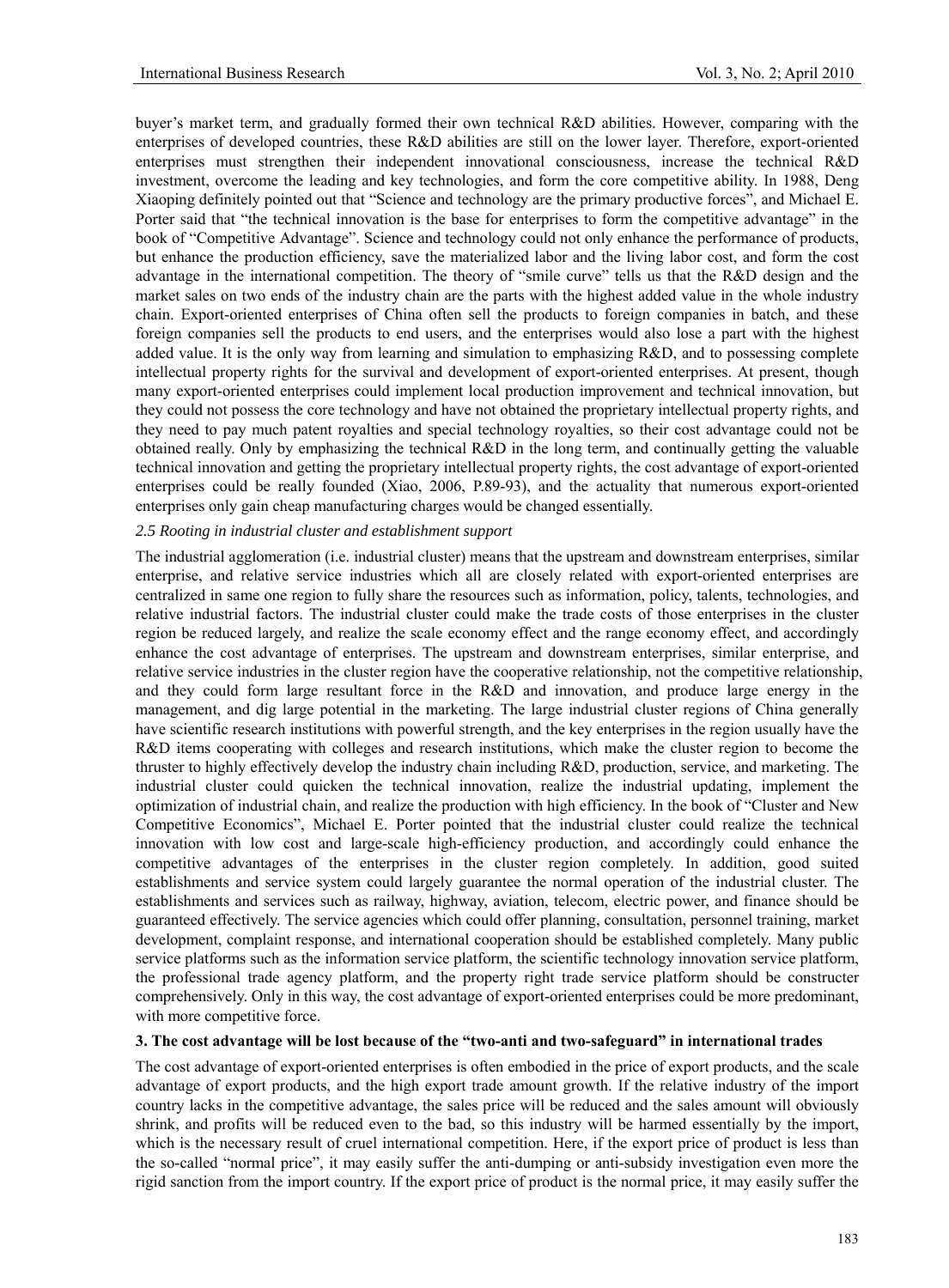safeguard measure or the special safeguard measure investigation by the import country, and it still may suffer the limited measures. So the export products with the cost advantage will be largely threatened, and the cost advantage will not be edge tool to develop the international market, but the direct cause to lose the international market (Huang, 2006, P.73-75). Especially at present, US, EU, Japan, and India all have not admitted the market economy state of China. When these countries confirm the normal price of products, they will not use the domestic sales price of China as the normal price, but use the substitute country's price or the structured price, which will easily induce the overestimation of the normal price, and the result is that the export products of China become the investigated objects of "two-anti and two-safeguard". Many export products such as textiles, silks, shoes, toys, leather products, coals, metals, and cements are the products with obvious comparative advantage and strong cost advantage, and the production capacities of accouterments, cotton textiles, silks, chemical fibers, coals, and cements rank first in the world. And many industries belong to the foreign funded enterprises and the private enterprises founded by the civil capitals, and the marketization degree is quite high, and they all have certain profit space, but they still may be the sanction objects of "two-anti and two-safeguard". In Sep of 2009, EU decided to collect formal anti-dumping tax for the seamless pipes of China, and the tax rate achieved 39.2%. In fact, the price of seamless pipes sold in EU from China was not lower than the price in China, and the price of part of products had been obviously higher than the domestic price, and the phenomena of low-price dumping didn't exist, but EU chose US as the substitute country to compute the normal price of seamless pipes, and got larger dumping extent, which make the seamless pipe enterprises of China could not suffer the result. In the same month, US Commerce Department issued the anti-subsidy sanction to the petroleum pipes of China, and the general temporary anti-subsidy duties of Chinese enterprises was 21.33%, and the temporary anti-subsidy duty of Jiangsu Changbao Steel Tube Ltd. Co achieved 24.33%. These steel tube enterprises are still accepting the anti-dumping investigation of US Commerce Department, and they might face the anti-dumping sanction of 36.9%-99.14%. The punishing or limiting customs of "two-anti and two-safeguard" often make the cost advantage of relative export-oriented enterprises to be exhausted.

According to the new research report of the famous Canada brainpower institution, Fraser Institute, "World Economy Freedom: Annual Report of 2009", the economy freedom degree of China was 6.54, it was higher than the past score, and indicated that the marketization degree of Chinese economy was being enhanced continually. But, the sanctions of "two-anti and two-safeguard" are more and more frequently, and continually break the historical top level. Even up to 2016 when China acquires the complete market economic state, China will still suffer many trade barriers of "two-anti and two-safeguard". The cost advantage will be easily adjudged as dumping or accepting subsidy, which is the main cause to get the sanction of "two-anti and two-safeguard".

#### **4. Effective strategies to preventing the "two-anti and two-safeguard" in international trades**

Once suffering the sanction of "two-anti and two-safeguard", the export-oriented enterprises will lose their original cost advantage because of high customs, and drop in the management mess suddenly. The sales market of export-oriented enterprise is in foreign countries, and to enhance the sales price will lose the order form, and to reduce the sales price may suffer the sanction of "two-anti and two-safeguard", so how to price the export products and how to prevent the sanction of "two-anti and two-safeguard" have been the important problems for export-oriented enterprises of China. In the complex international trade environment, follow prevention strategies could be implemented by export-oriented enterprises.

#### *4.1 Paying attention to earlier warning and response*

Export-oriented enterprises should establish and perfect the information management system to prevent the sanction of "two-anti and two-safeguard", and form a set of perfect earlier warning mechanism which could better avoid the sanction of "two-anti and two-safeguard". The earlier warning mechanism could collect relative industrial and market information of the import countries, potential substitute countries' cost information of production factors, international commerce information of export products, which could make the export-oriented enterprises to better control the export price and amount to the sensitive countries and regions, avoid the price reduction competition, and reduce the sanction risk essentially (Yu, 2004, P.24-26). If the sanction happens, export-oriented enterprises should actively face it, and retain influential attorneys to defend and prove the cost advantage, not the dumping, and prove that they have not accepted the forbidding or actionable subsidy, and to win the lawsuit would defend the market.

#### *4.2 Implementing the combined pricing system*

Competent departments, trade association, and key enterprises could constitute the export floor price together to maintain the export order, and prevent some enterprises to viciously keep the price down, which could avoid the investigation and sanction of "two-anti and two-safeguard" (Zhou, 2005, P.26-28). And relative departments also